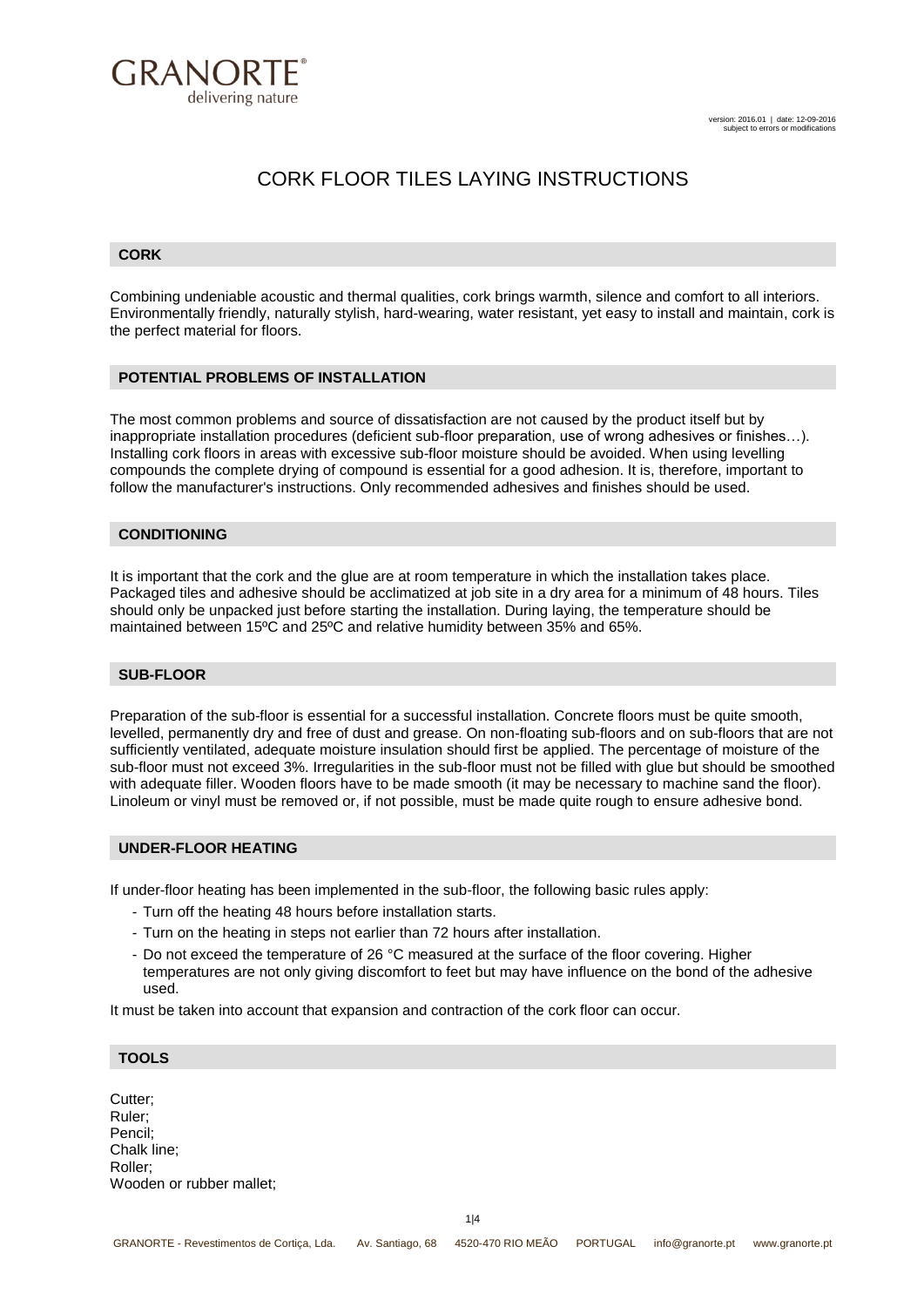

## **CONTROL**

Before installation, please control the tiles. If you come across a defect in production please register the complaint at your supplier immediately and do not install!

When checking the cork tiles, keep in mind that you are dealing with a natural material. The tiles may have slight variations in colour or structure. They contribute to the charm and originality of a cork covering. To achieve the most pleasing blend of shades, shuffle different packs before laying. Check if there are no small differences in size between the different tiles. If this is the case, it is better to group the tiles of the same size.

#### **PLANNING THE LAYOUT**

First, determine how you will install the tiles. Rectangular tiles should be installed staggered (or "half-brick"). Square tiles can be laid "in bond" (i.e. in line with each other). The layout of the installation is to be determined by the installer (who may consult the end-user if appropriate). Principles, which should normally be followed, are:

- Minimise the number of joints necessary;
- Lay strips along passages, in the direction of traffic, along the length of a room, or towards the wall containing the main window;
- Avoid the use of sensitive patterns where there is a risk of fading from high temperatures or intense sunlight;
- Ensure that, as far as possible, material from the same batch is used in the same area;

Once you have selected the layout, you must determine the starting point. Generally, installation starts in the middle of the room and progresses towards the sides. Stretch a so-called adjusting string from the middle of the opposite walls. Start along the string and determine the way and the pattern by laying some loose tiles.

#### **GLUING**

The recommended adhesive for installing cork tiles is contact adhesive. This means that the adhesive has to be applied on both the support and the tiles. Stir adhesive well before use. Apply a uniform adhesive layer on the back of the cork tiles using a low nap roller. Make sure that the applied amount is sufficient to form a complete film of adhesive (around 90-130  $g/m^2$ ). A coat of adhesive should also be applied to the sub-floor. Follow the instructions of application of the adhesive on the packaging labels, as well as the information from technical data sheets.

Limit yourself to an area that can be covered in two hours. The surfaces must show a closed, evenly glossy film when the adhesive has dried. Pre-coated tiles may be stacked after drying and stored up to one day. Clean the used equipment with warm water.

#### **LAYING**

When the adhesive is dry (normally it turns clear and is tacky to the touch, roughly 30 to 60 minutes depending on relative humidity and the type of sub-floor), place the first tile and press it against the floor with the help of a rubber hammer. Once the first cork tile is in place, align the next tile to the edges of the first and press it tightly against the edges of the first. Special attention should be paid to the alignment of each tile. Tiles must be hit with the rubber hammer for positive contact between sub-floor and tile, particularly around the edges and corners.

The floor must be rolled in both directions with a 50 Kg roller every 30 minutes, to ensure that the tiles are firmly bedded into the adhesive.

Light pedestrian traffic may normally be allowed after 1 day.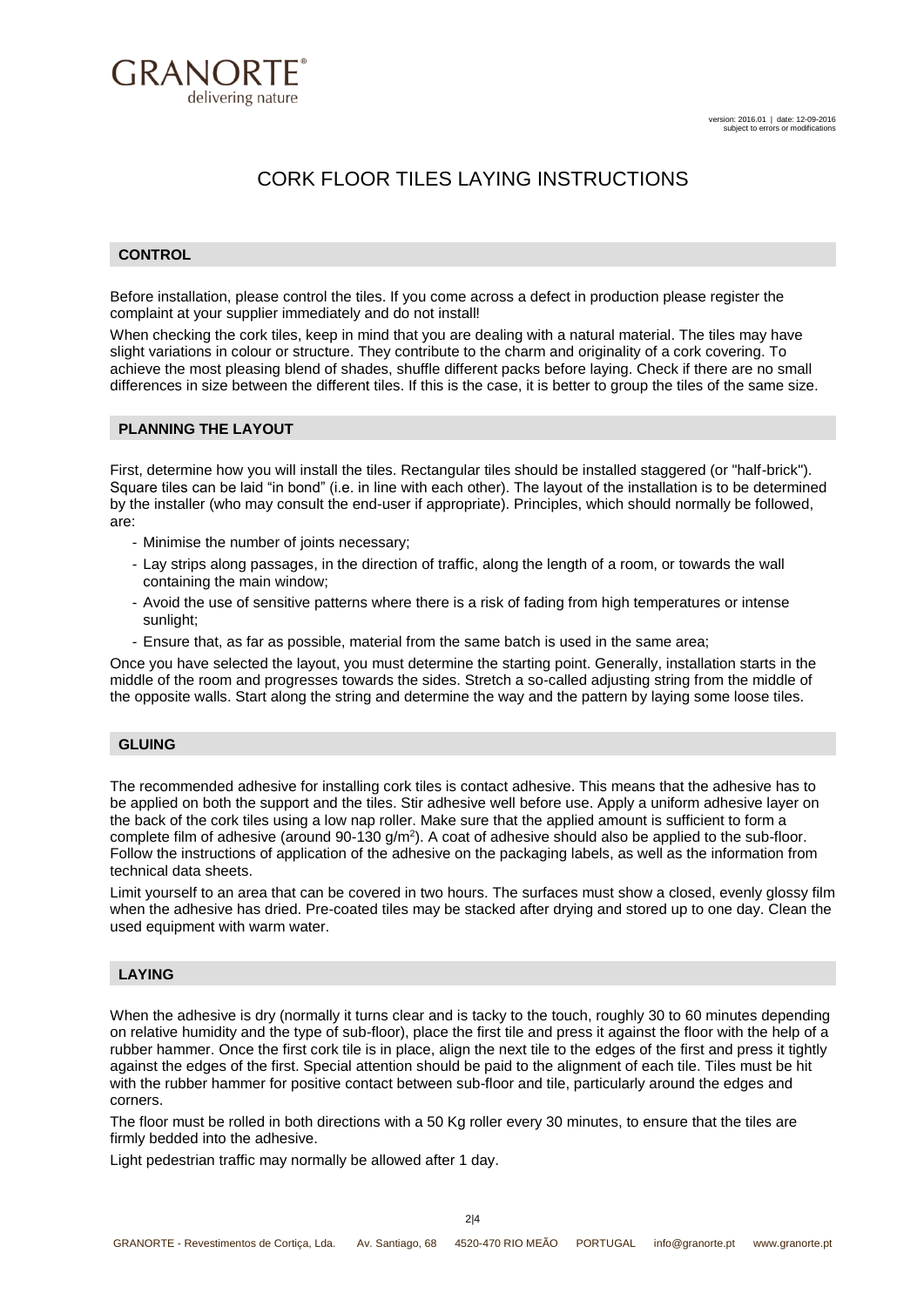

### **FINISHING**

We recommend that cork floor tiles should be varnished after installation (sealing of joints and improving wear resistance). Always varnish with a specially recommended varnish. It is essential to follow the varnish supplier instructions strictly.

After the laying is completed, wait at least 24 hours in order to let the adhesive coat drying completely (depending on the type of adhesive, temperature and relative humidity of the air). Clean the floor thoroughly, vacuum it and remove any adhesive stains, if necessary by sanding slightly. Apply 3 coats of varnish (when varnishing pre-finished cork floor tiles, 1-2 coats are enough).

Light traffic is normally allowed after 1 day, but final hardening of the finish is achieved after 1 week.

## **ROOM CONDITIONS**

It must be taken into account that expansion and contraction of the cork tiles can occur. This is a natural consequence of changes in interior temperature and humidity as well as in the structure's moisture content. A relative humidity between 40 % and 60 % is considered the ideal room condition, not just for your health and well-being, but also for your cork covering. When the rooms are heated during winter months, humidity is often below this range and this may lead to shrinkage of cork and gaps. Please avoid dry air by installing humidifiers and putting in houseplants.

# **PREVENTIVE CARE**

The cork floor must be kept clean. Never use cleaning products with abrasive ingredients or solvent based. Furniture legs should have protective pads to avoid scratches. Furniture and other heavy objects must be placed carefully.

A doormat should be laid inside the front door to help protect against dirt and sand.

Chair castors should be of type W (soft). For additional protection, polycarbonate mats under castor chairs should be used.

Avoid sharp or pointed objects with concentrated weight such as high heels on your cork floor.

Prolonged contact of plasticizer-containing material (e.g. rubber, latex, plastics…) with the varnish may cause non-reversible stain of the floor.

Cork is a natural product and may tend to fade when exposed to sunlight over long periods of time. Use blinds or curtains to prevent cork fading by direct solar radiation.

#### **CLEANING**

The cork floor must be kept clean using a mop or vacuum cleaner. Dust and dirt behave like sanding paper and are thus to be removed immediately. If necessary (heavier soiling) the floor can be damp-mopped using an appropriate cleaning product.

## **MAINTENANCE**

Maintenance can become necessary from time to time to refresh the protective layer. First clean your floor and then apply a thin layer of a recommended maintenance product.

Please observe the particular maintenance instruction for your cork floor. For the correct use follow the instructions on the packaging labels of each product, as well as the information from technical data sheets.